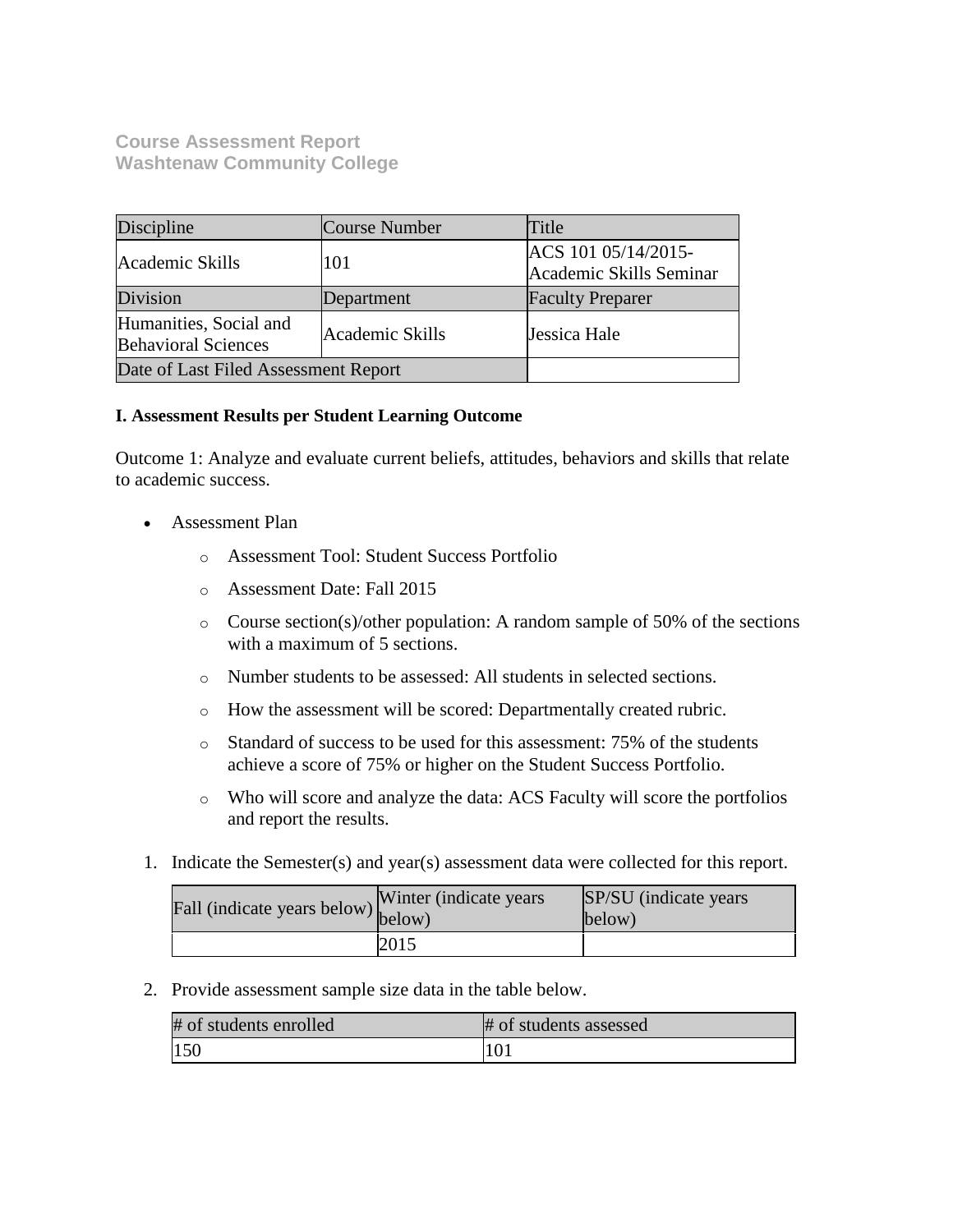3. If the number of students assessed differs from the number of students enrolled, please explain why all enrolled students were not assessed, e.g. absence, withdrawal, or did not complete activity.

Rather than select a random sample of 50% of the sections with maximum number of 5 sections, **this report will review assessment data from 7 sections of Winter 2015.** The reasons are as follows:

1) Instructor consistency and training has been a challenge, and developing a broader view of student success across sections would be beneficial. Over the last 3 years, the course has been taught by roughly 20 different instructors from varying disciplines at the college. Some instructors were part-time, some full-time, some had On Course training, some did not have On Course training, and some only taught ACS 101 for a single semester while others have been teaching ACS 101 for years. In Winter of 2015, we ran 8 sections with instructors that had all taught ACS 101 in prior terms. We designated a part-time instructor to help the lead instructor train and mentor the ACS 101 instructors as well as coordinate efforts with the MTH 034 instructors. In addition, all instructors used the same master Blackboard shell.

2) Several procedural changes over the life of the course (changes in the portfolio rubric, increased coordination with MTH 034, and changes in textbooks/course packs) have made it difficult to compare "apples to apples" in terms of success on the Student Success Portfolio.

4. Describe how students from all populations (day students on campus, DL, MM, evening, extension center sites, etc.) were included in the assessment based on your selection criteria.

All seven regular sections of ACS 101 from Winter 2015 were selected for this analysis.

**Total Enrolled = 137** 

**Total Assessed = 101**

**Percent Assessed = 73.72%**

Section A1

- $\circ$  Enrolled = 18
- $\circ$  Assessed = 12
- $\circ$  Percent Assessed = 66.67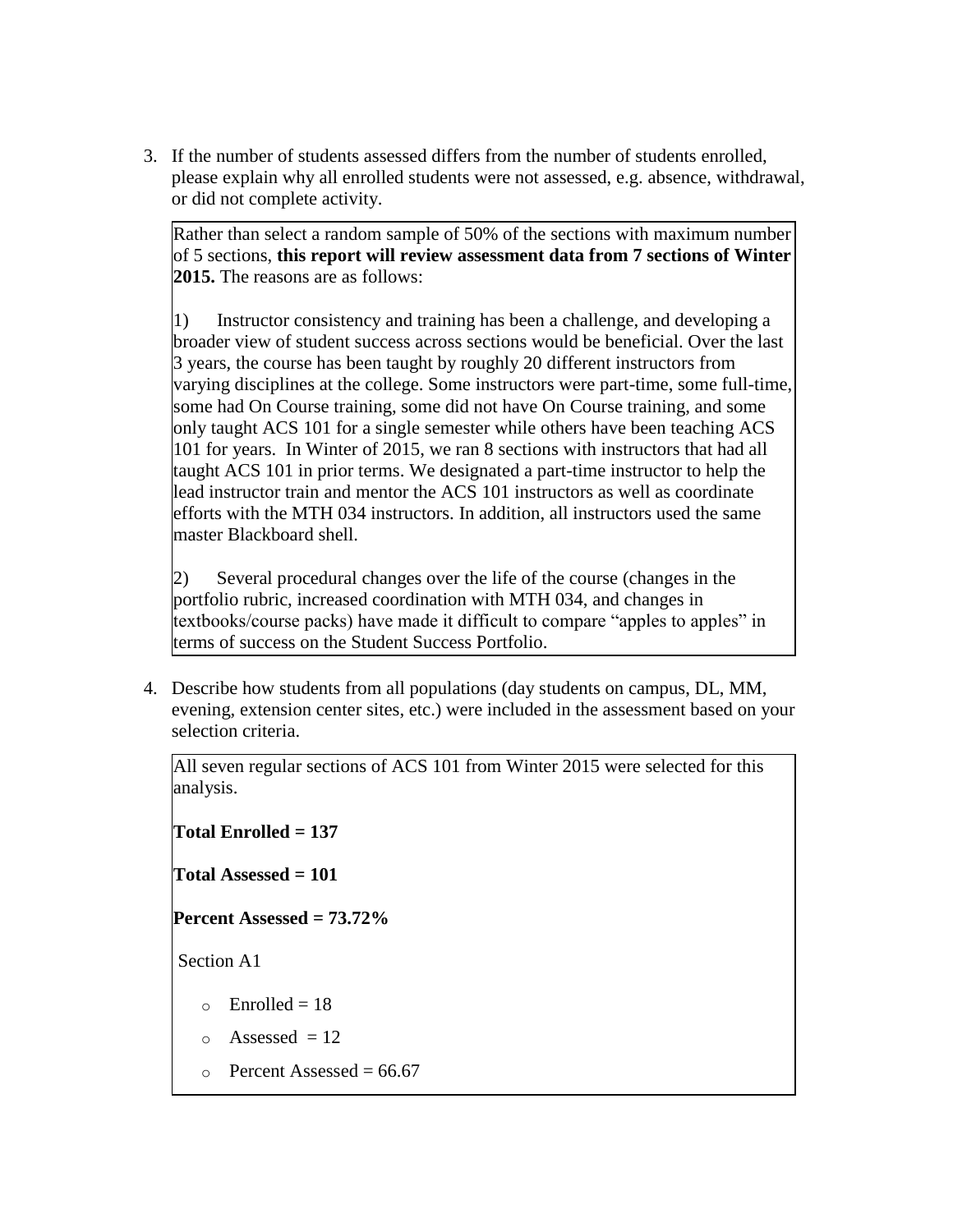# Section A2

- $\circ$  Enrolled = 18
- $\circ$  Assessed = 14
- o Percent Assessed =77.78%

# Section A3

- $\circ$  Enrolled = 17
- $\circ$  Assessed = 12
- o Percent Assessed =70.59%

## Section A4

- $\circ$  Enrolled = 20
- $\circ$  Assessed = 15
- o Percent Assessed =75.00%

## Section A6

- $\circ$  Enrolled = 21
- $\circ$  Assessed = 17
- o Percent Assessed =80.95%

## Section A7

- $\circ$  Enrolled = 21
- $\circ$  Assessed = 17
- o Percent Assessed =80.95%

## Section A8

- $\circ$  Enrolled = 22
- $\circ$  Assessed = 14
- o Percent Assessed =63.64%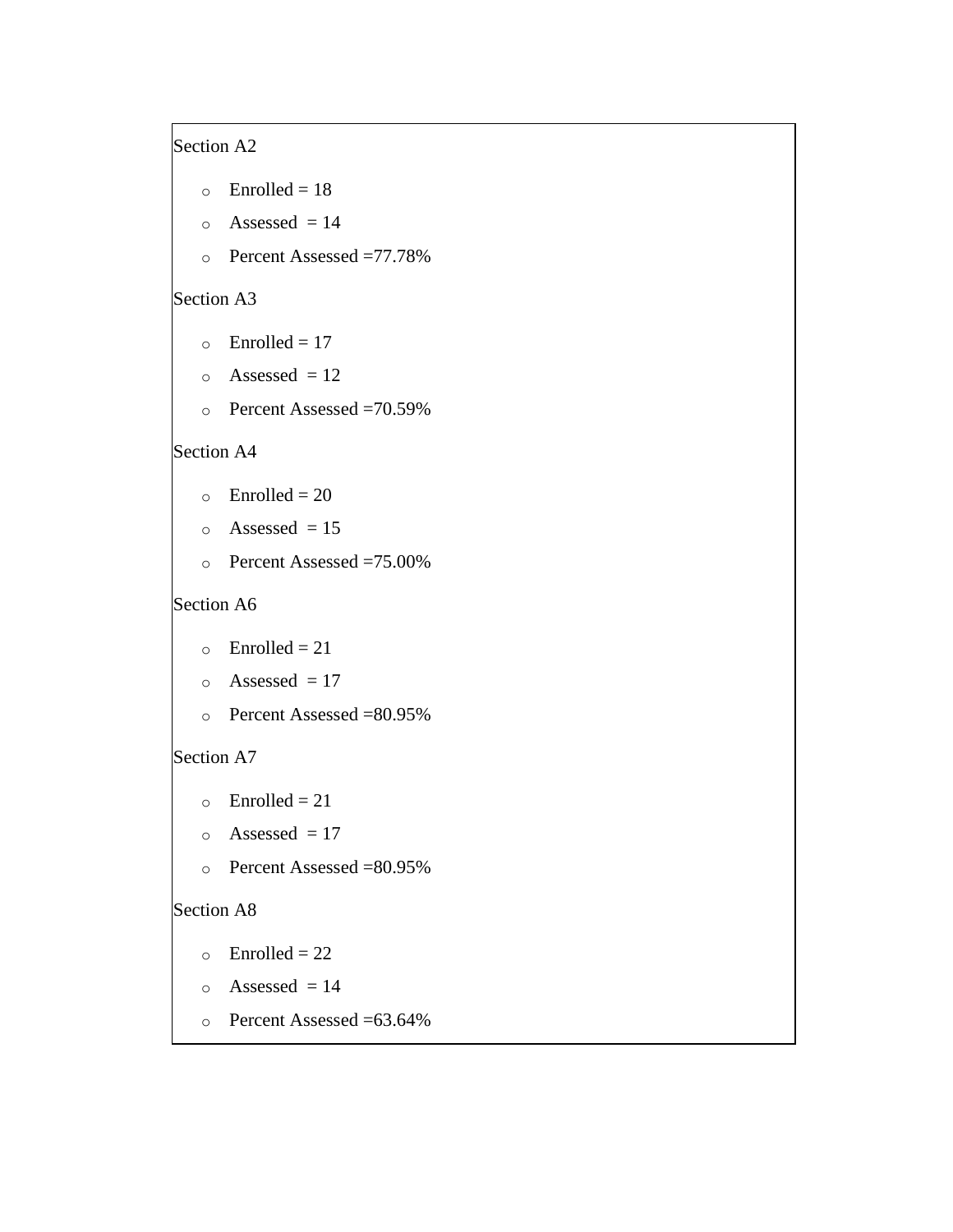5. Describe the process used to assess this outcome. Include a brief description of this tool and how it was scored.

The instructors for each section were responsible for grading the success portfolio. The assignment parameters and rubric used for scoring were the same from section to section (see attached documents). Once the Success Portfolios were graded, the instructors uploaded pdfs of the rubrics as well as the final scores into the ACS Instructor Resource Site.

6. Briefly describe assessment results based on data collected for this outcome and tool during the course assessment. Discuss the extent to which students achieved this learning outcome and indicate whether the standard of success was met for this outcome and tool.

Met Standard of Success: Yes

The standard for success was that 75% of students would score 75% or higher on the Student Success Portfolio (as assessed by the departmentally-created rubric).

The percentage of students that passed the portfolio was 77.23% (78/101).

The average score was 90.29 out of 110 (82%).

The standard of success was met.

7. Based on your interpretation of the assessment results, describe the areas of strength in student achievement of this learning outcome.

Based on this assessment, the threshold for learning outcome achievement was met and exceeded. The project instructions and rubric seemed to guide students to effectively achieve the course outcomes across sections.

8. Based on your analysis of student performance, discuss the areas in which student achievement of this learning outcome could be improved. If student met standard of success, you may wish to identify your plans for continuous improvement.

Students met the standard of success for this outcome, but there are a few areas worth exploration in the future:

1) It would be interesting to be able to analyze data related to each of the specific rubric components as a way to assess learning on specific skill sets (e.g., notetaking, test preparation, etc.).

2) Instructor feedback indicates that grading the Portfolio is labor intensive. In the future, we may look to an alternative assessment tool like a test.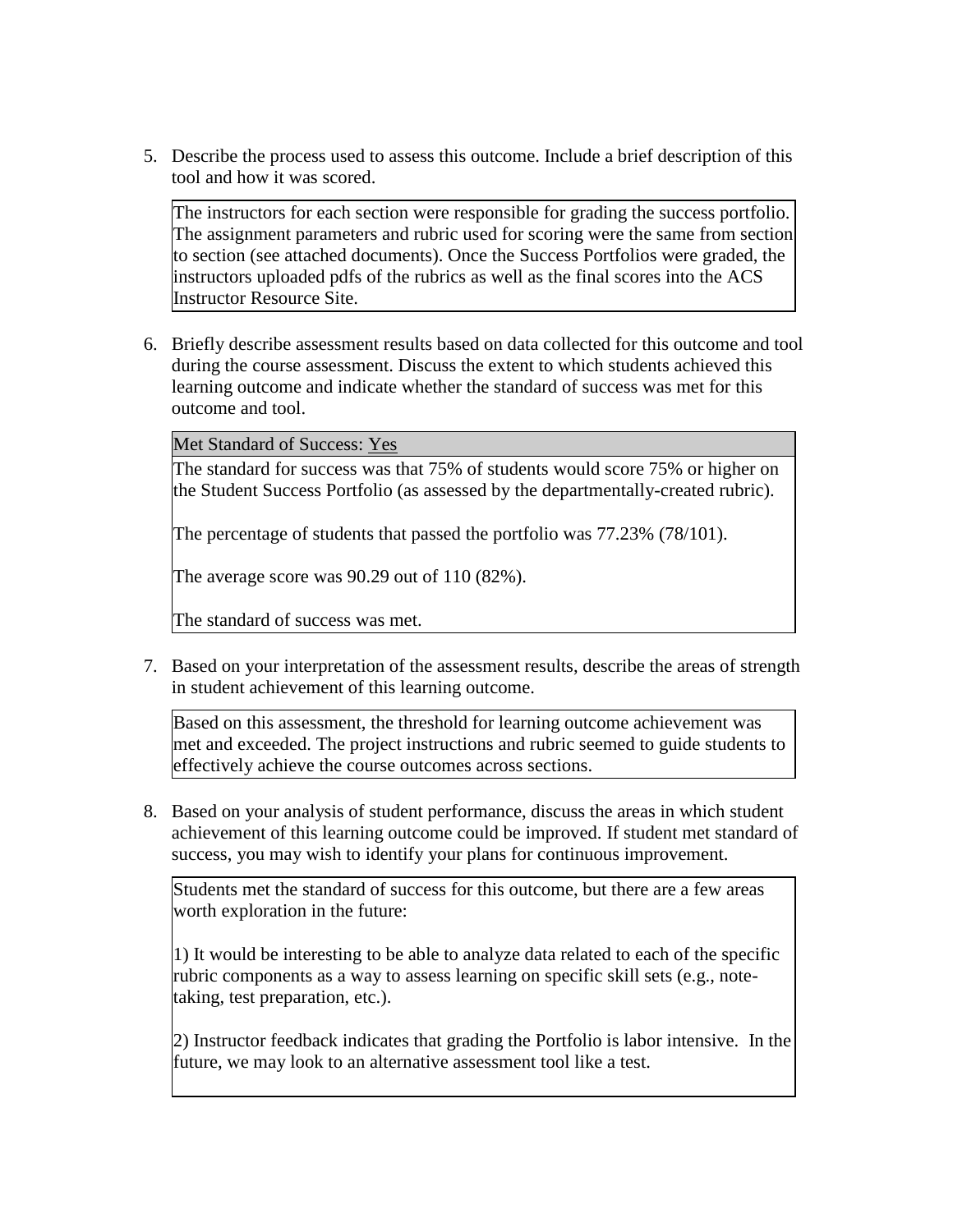3) Additional instructor training on using the rubric might increase ease of use and consistency.

Outcome 2: Design and implement an academic success plan.

- Assessment Plan
	- o Assessment Tool: Student Success Portfolio
	- o Assessment Date: Fall 2015
	- $\circ$  Course section(s)/other population: A random sample of 50% of the sections with a maximum of 5 sections.
	- o Number students to be assessed: All students in selected sections.
	- o How the assessment will be scored: Departmentally created rubric.
	- o Standard of success to be used for this assessment: 75% of students achieve a score of 75% or higher on the Student Success Portfolio.
	- o Who will score and analyze the data: ACS faculty will score the portfolios and report the results.
- 1. Indicate the Semester(s) and year(s) assessment data were collected for this report.

| Fall (indicate years below) below) | Winter (indicate years) | SP/SU (indicate years)<br>below) |
|------------------------------------|-------------------------|----------------------------------|
|                                    | 2015                    |                                  |

2. Provide assessment sample size data in the table below.

| # of students enrolled | # of students assessed |
|------------------------|------------------------|
| 150                    | 101                    |

3. If the number of students assessed differs from the number of students enrolled, please explain why all enrolled students were not assessed, e.g. absence, withdrawal, or did not complete activity.

Rather than select a random sample of 50% of the sections with maximum number of 5 sections, **this report will review assessment data from 7 sections of Winter 2015.** The reasons are as follows:

1) Instructor consistency and training has been a challenge, and developing a broader view of student success across sections would be beneficial. Over the last 3 years, the course has been taught by roughly 20 different instructors from varying disciplines at the college. Some instructors were part-time, some full-time, some had On Course training, some did not have On Course training, and some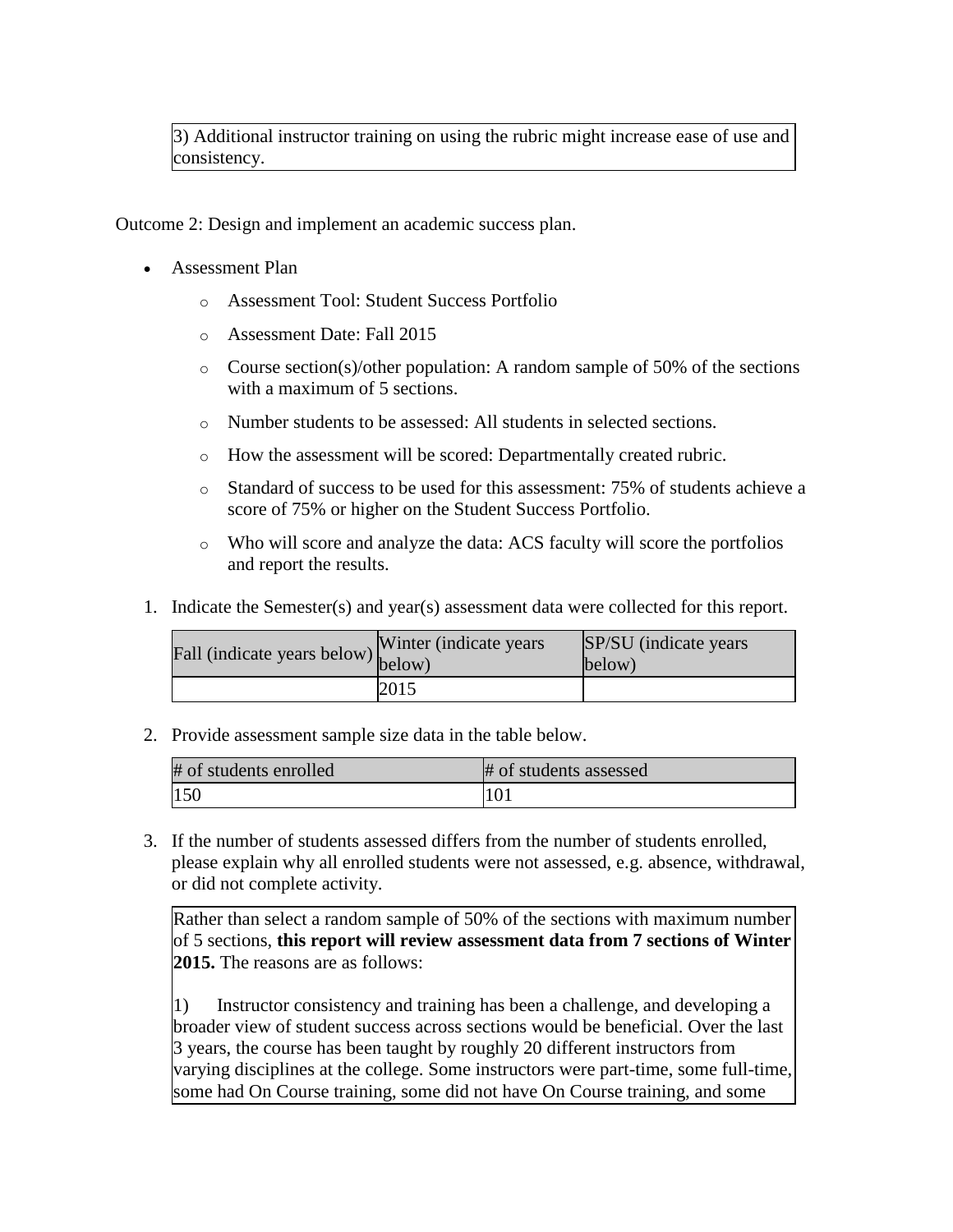only taught ACS 101 for a single semester while others have been teaching ACS 101 for years. In Winter of 2015, we ran 8 sections with instructors that had all taught ACS 101 in prior terms. We designated a part-time instructor to help the lead instructor train and mentor the ACS 101 instructors as well as coordinate efforts with the MTH 034 instructors. In addition, all instructors used the same master Blackboard shell.

2) Several procedural changes over the life of the course (changes in the portfolio rubric, increased coordination with MTH 034, and changes in textbooks/course packs) have made it difficult to compare "apples to apples" in terms of success on the Student Success Portfolio.

4. Describe how students from all populations (day students on campus, DL, MM, evening, extension center sites, etc.) were included in the assessment based on your selection criteria.

**Total Enrolled = 137 Total Assessed = 101 Percent Assessed = 73.72%** Section A1  $\circ$  Enrolled = 18  $\circ$  Assessed = 12  $\circ$  Percent Assessed = 66.67 Section A2  $\circ$  Enrolled = 18  $\circ$  Assessed = 14 o Percent Assessed =77.78% Section A3  $\circ$  Enrolled = 17  $\circ$  Assessed = 12

.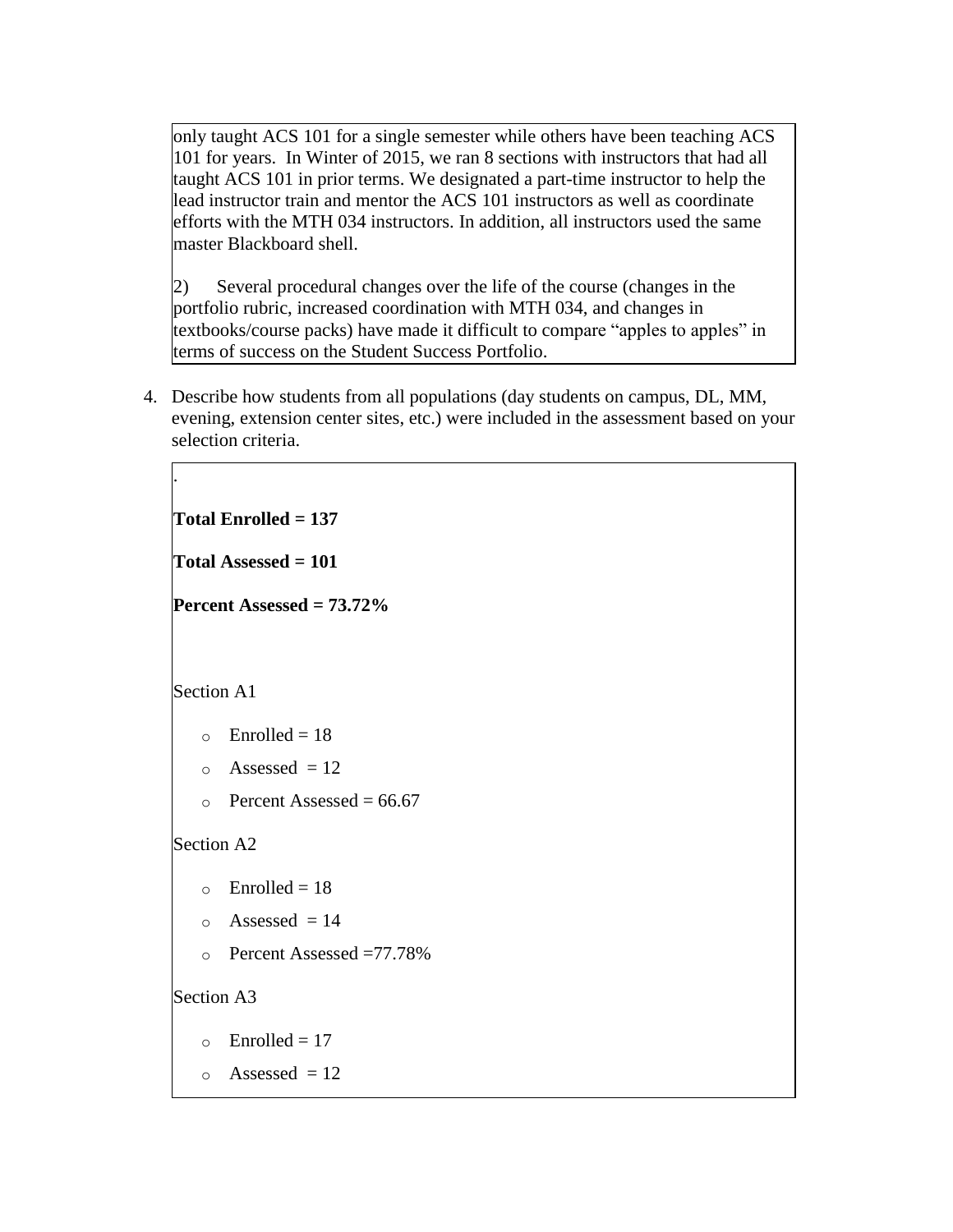```
o Percent Assessed =70.59%
Section A4 
   \circ Enrolled = 20
   \circ Assessed = 15
   o Percent Assessed =75.00%
Section A6 
   \circ Enrolled = 21
   \circ Assessed = 17
   o Percent Assessed =80.95%
Section A7 
   \circ Enrolled = 21
   \circ Assessed = 17
   o Percent Assessed =80.95%
Section A8 
   \circ Enrolled = 22
   \circ Assessed = 14
   \circ Percent Assessed =63.64\%
```
5. Describe the process used to assess this outcome. Include a brief description of this tool and how it was scored.

The instructors for each section were responsible for grading the success portfolio. The assignment parameters and rubric used for scoring were the same from section to section (see attached documents). Once the Success Portfolios were graded, the instructors uploaded pdfs of the rubrics as well as the final scores into the ACS Instructor Resource Site.

6. Briefly describe assessment results based on data collected for this outcome and tool during the course assessment. Discuss the extent to which students achieved this learning outcome and indicate whether the standard of success was met for this outcome and tool.

Met Standard of Success: Yes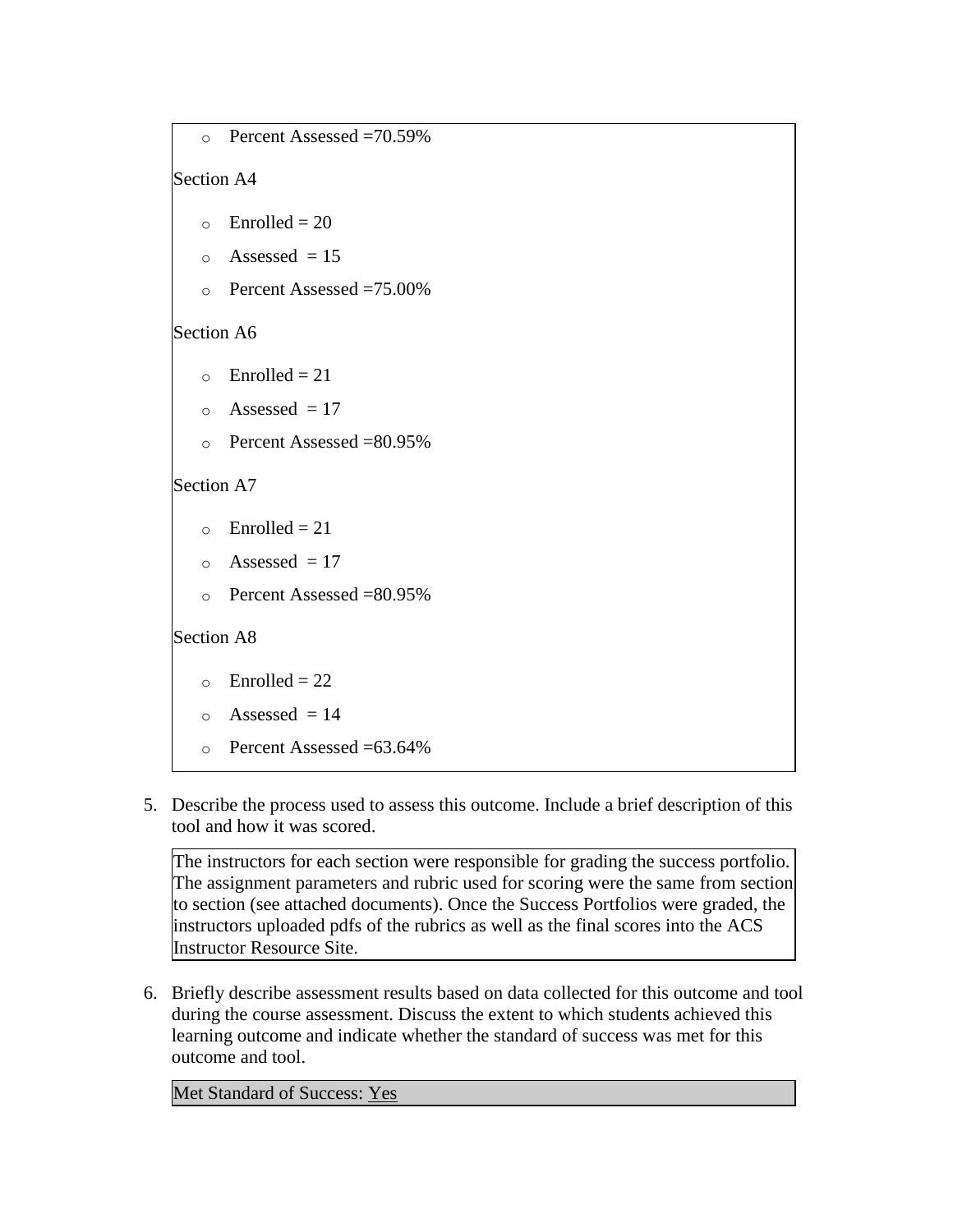The standard for success was that 75% of students would score 75% or higher on the Student Success Portfolio (as assessed by the departmentally-created rubric).

The percentage of students that passed the portfolio was 77.23% (78/101).

The average score was 90.29 out of 110 (82%).

The standard of success was met.

7. Based on your interpretation of the assessment results, describe the areas of strength in student achievement of this learning outcome.

Based on this assessment, the threshold for learning outcome achievement was met and exceeded. The project instructions and rubric seemed to guide students to effectively achieve the course outcomes across sections.

8. Based on your analysis of student performance, discuss the areas in which student achievement of this learning outcome could be improved. If student met standard of success, you may wish to identify your plans for continuous improvement.

Students met the standard of success for this outcome, but there are a few areas worth exploration in the future:

1) It would be interesting to be able to analyze data related to each of the specific rubric components as a way to assess learning on specific skill sets (e.g., notetaking, test preparation, etc.).

2) Instructor feedback indicates that grading the Portfolio is labor intensive. In the future, we may look to an alternative assessment tool like a test.

3) Additional instructor training on using the rubric might increase ease of use and consistency.

#### **II. Course Summary and Action Plans Based on Assessment Results**

1. Describe your overall impression of how this course is meeting the needs of students. Did the assessment process bring to light anything about student achievement of learning outcomes that surprised you?

This course appears to be meeting the needs of students. As this is the first assessment of the course learning outcomes, we were pleased to find that students were meeting expectations.

The biggest surprise in the assessment process was the concern expressed by instructors about the intensity of the grading experience the Success Portfolios. As